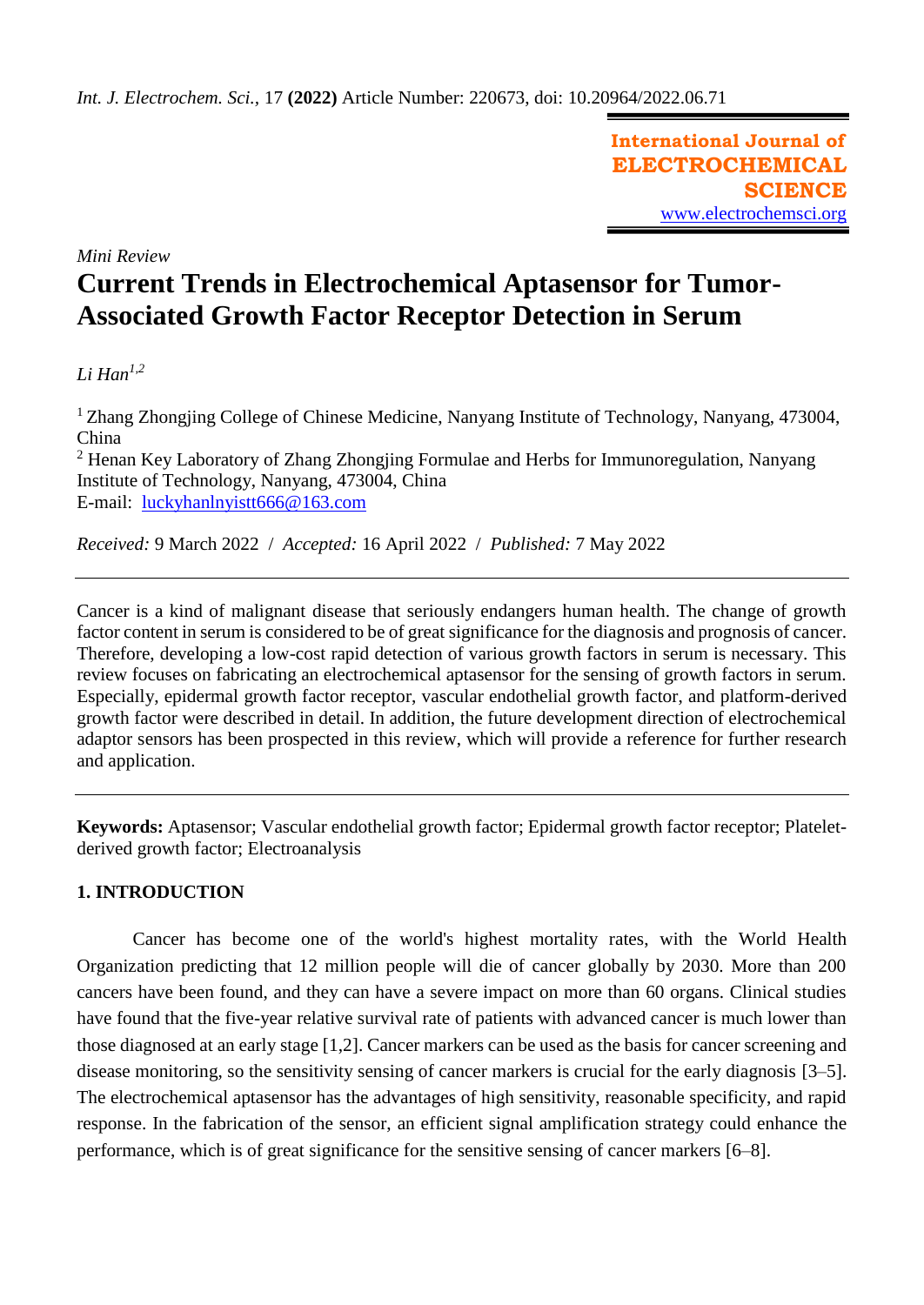Biomarkers are intracellular or intercellular molecules with important biological functions whose expression or activity can cause changes in the corresponding pathological conditions. The measurement and evaluation of biomarkers can be used as indicators of normal biological or pathogenic processes [9– 11]. Each biomarker indicates a specific disease process, while cancer markers are used in oncology to aid in cancer study. Cancer markers are substances released by tumor cells or stimulated by tumors, including enzymes, nucleic acids, proteins, cells, etc. The information on cancer cell differentiation and tumor tissue genesis can be obtained through qualitative and quantitative sensing of cancer markers. This information provides the basis for cancer screening, disease monitoring, and cancer treatment [12,13]. Since only a tiny amount of cancer markers exist in the early stage of cancer, it is essential to develop a sensitive and accurate method to detect cancer markers in the early clinical diagnosis of cancer [14,15].

Aptamers were first reported in the 1990s. It is a functional nucleic acid screened from random sequences of DNA or RNA by the exponential enrichment technique (SELEX). It usually consists of 20- 100 nucleotides and has a specific binding ability with the target [16–18]. Aptamers can form various secondary structures (hairpins, G-tetrahedron, rings, etc.). When the target molecule is present, the secondary structure can form a specific tertiary structure, which can be recognized with the target molecule [19–21]. This process is similar to the antigen-antibody binding process, so aptamers are also known as antibodies. Researchers have currently screened a variety of aptamers targeting small molecules, proteins, cells, tissues, viruses, etc. Compared with antibodies, aptamers have many advantages: easy synthesis, high selectivity, low cost, easy chemical modification, and good stability, so they are widely used in the construction of biosensor platforms [22–24].

The electrochemical biosensor consists of a molecular recognition element, signal conversion element, and electronic instrument [25–35]. Recognition elements are generally divided into receptors, enzymes, antibodies, nucleic acids, tissues, and cells. Electrochemical biosensors using aptamers as molecular recognition elements are called electrochemical aptasensor. The electrochemical aptasensor has the advantages of simplicity, reliability, low cost, and sensitivity. It can immobilize the aptamer on the electrode surface and detect and record the signal changes caused by biometric recognition of the electrochemical sensor after the aptamer is recognized explicitly with the target. In recent years, cuttingedge science such as medicine and nanoscience and electrochemical aptasensor technology, electrochemical aptasensor can detect a low content specific target in blood, urine, or saliva, providing a sensitive direct measurement method for the detection of cancer markers [36–40]. The electrochemical aptasensor used to detect cancer biomarkers can be divided into current, impedance, potential, and capacitance types according to the different detection signals. In this review, electrochemical aptasensor for detecting growth factor markers associated with cancer were summarized.

### **2. DETECTION OF EPIDERMAL GROWTH FACTOR RECEPTORS**

Lung cancer is the most common malignant tumor with the highest incidence and death toll. Lung cancer can be divided into small cell lung cancer and non-small cell lung cancer, among which non-small cell lung cancer (NSCLC) accounted for 80% ~ 85% [41,42]. The development of molecular biomedicine and technology has promoted the in-depth understanding of the molecular level of NSCLC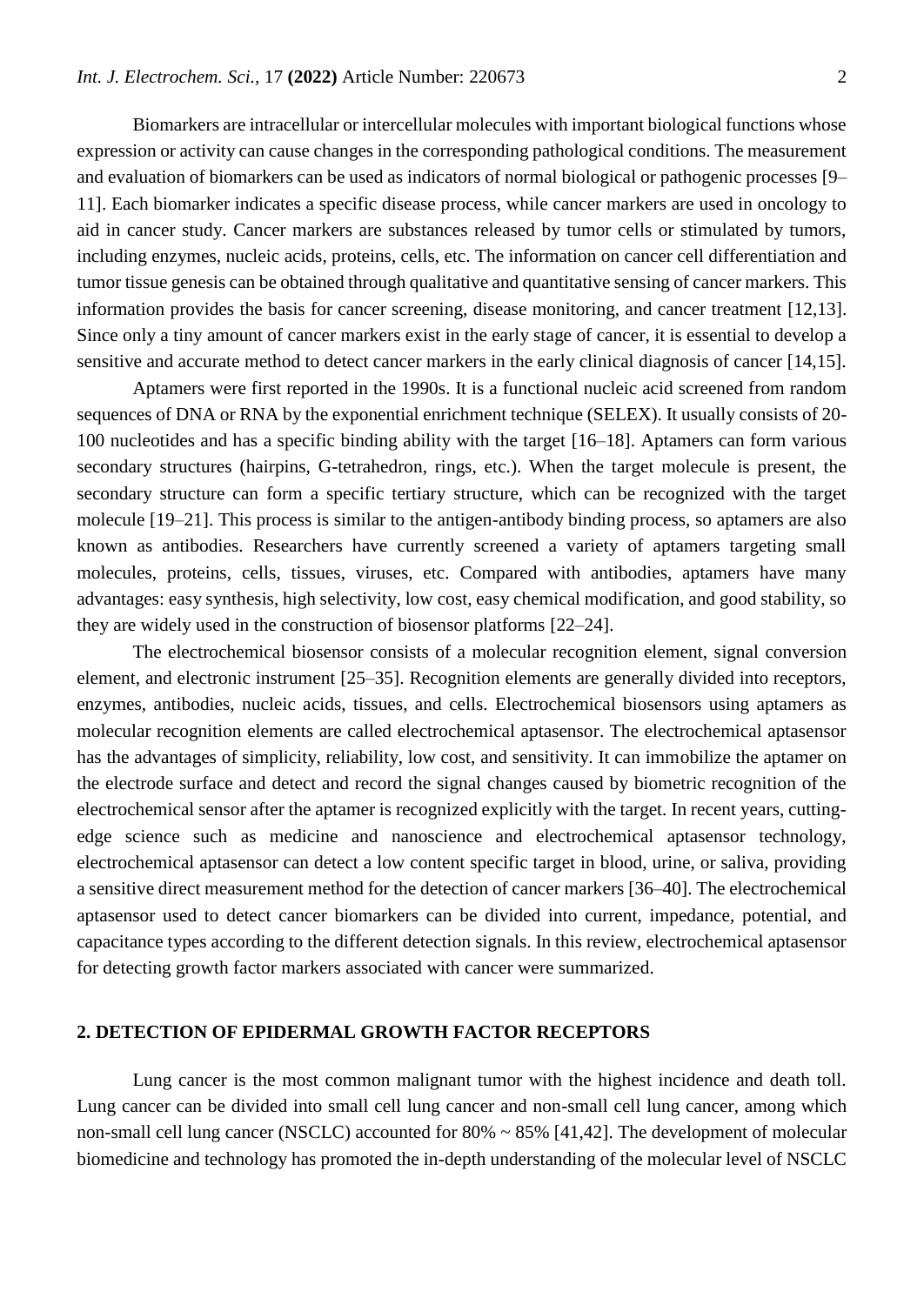and identified some important carcinogenic sites and biomolecules [43]. Among the significant biomolecules of NSCLC, the epidermal growth factor receptor (EGFR) is one of the most widely and deeply studied molecules. EGFR is present in almost all body tissues except the hematopoietic system. EGFR binds to ligands and cascades through specific signaling pathways, affecting cell proliferation, survival, differentiation, motility, and adhesion [44–46]. Studies have shown that abnormal expression, mutation, and abnormal expression of EGFR ligand can promote differentiation, proliferation, adhesion, invasion, and metastasis of tumor cells. It can also promote tumor angiogenesis and inhibit cell apoptosis [47].

Guo et al. [48] employed a two-dimensional CuNi organic framework as a linker to create a sensitive scaffold for electrochemical detection of adsorbed aptamer chains in C6 glioma cells and associated biomarker EGFR. In contrast to normal MOFs, this one has long-range delocalized electrons, graphene-like nanostructures, numerous metallic states, and abundant oxygen vacancies. Coordination between metal centers, oligonucleotides, stacking, and van der Waals forces may be used to immobilize many C6 cell-targeting aptamer chains. When the EGFR concentration was between 1 fg/mL and 1 ng/mL, the sensor demonstrated excellent selectivity, stability, and repeatability, with a LOD of 0.72 fg/mL. Bezerra et al. [49] created an aptasensor for EGFR2 sensing in human serum. They immobilized EGFR2 aptamers on the surface of handmade polylysine-modified SPE by electrostatic adsorption. As a redox indicator, methylene blue was employed. EGFR2 had a linear detection range of 10-60 ng/mL and a LOD of 3.0 ng/mL. In the absence of additional protein, a peak of 6.72 A was seen in the blood of a healthy lady. Additionally, they analyzed the serum of a breast cancer patient and received a 2.65 A signal. The same pattern was found when protein was introduced to the serum control group; the more clear the protein content, the weaker the signal. They used SEM and ITC to characterize the aptamer and discovered a firm contact between the aptamer and the target protein. Yan et al. [50] synthesized a p-COF using a simple oil tank process and employed it as a new sensing layer for immobilizing EGFRtargeting aptamer chains, allowing for the first time the detection of tiny levels of EGFR. p-COF possesses a nanosheet-like structure, large pores, an abundance of nitrogen-containing groups, intense electrochemical activity, high bioaffinity, low toxicity, and excellent solubility in water. Due to the creation of the aptamer-EGFR complex, the interaction between the aptamer chain and EGFR dramatically altered the electrochemical signal of the modified electrode. The LOD of the aptasensor based on p-COF is 5.64 fg/mL. The produced aptamer sensor exhibits a high degree of selectivity, stability, repeatability, and recyclability and is well suited for use with human serum samples. Wang et al. [51] synthesized an electrochemical paper-based aptamer for EGFR determination. The device utilizes the origami idea as a valve between sample input and detection, lowering sampling volume and increasing operator convenience (Figure 1). They changed the working electrode using aminofunctionalized graphene/thionine/gold particle nanocomposites, which created electrochemical signals and provided an environment conducive to aptamer loading. Serum samples were analyzed to confirm the analytical reliability of the sensor suggested in this research, and the findings were consistent with those obtained using the gold standard ELISA.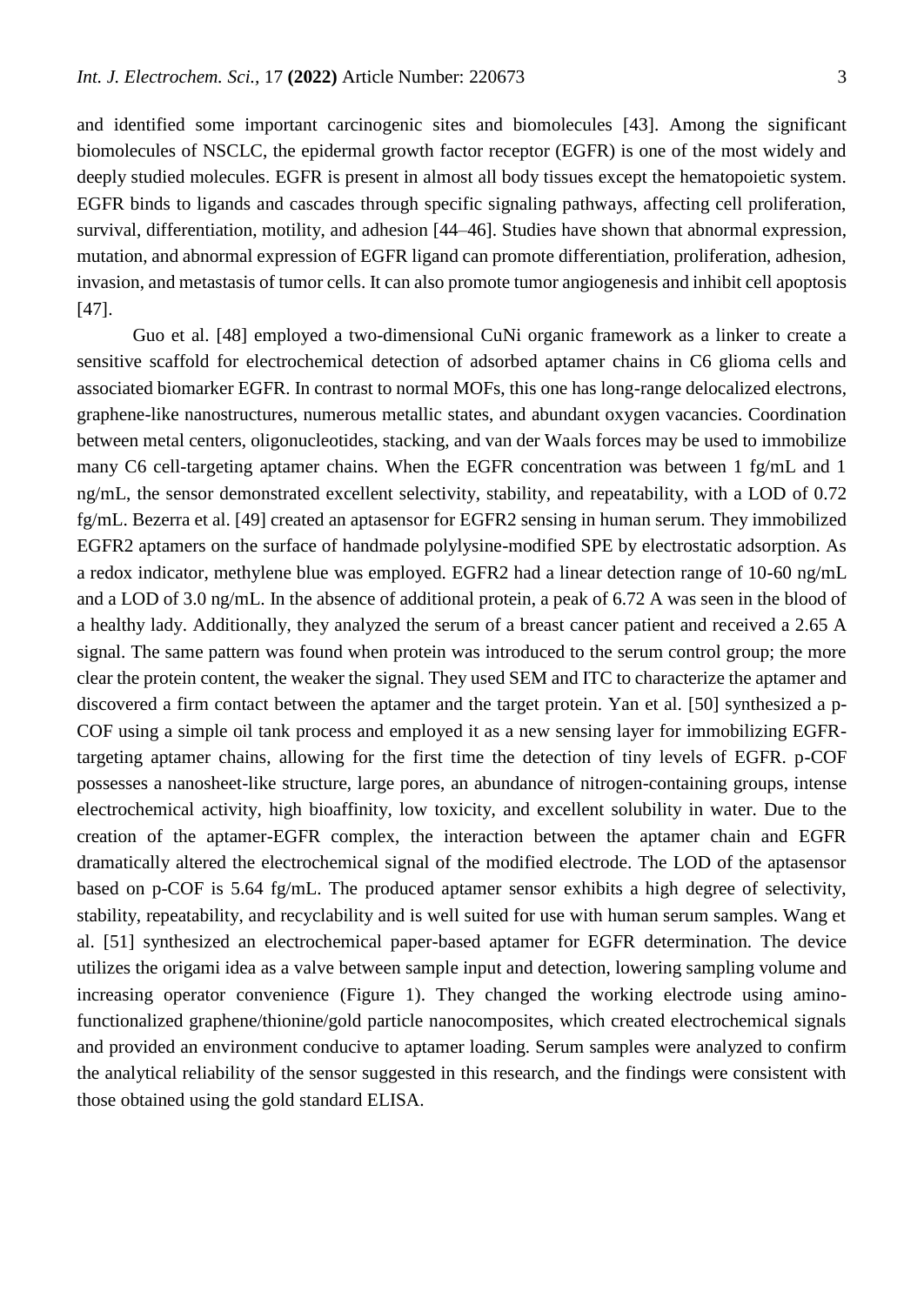

**Figure 1.** Scheme of fabrication of the origami-paper-based EGFR aptasensor (Copyright: Springer Nature) [51].

# **3. DETECTION OF VASCULAR ENDOTHELIAL GROWTH FACTOR**

Angiogenesis is dependent on existing blood vessels and is an essential process involved in tumor growth. Since the critical role of angiogenic factors in tumor growth has been confirmed, a large number of studies focus on the regulatory mechanism of angiogenesis [52–54]. During the tumorigenesis stage, the "switch" of angiogenesis is related to initiating tumor cell expression and secretion. The degree of tumor angiogenesis depends on the antagonism between angiogenic and antiangiogenic factors [55–57]. Vascular Endothelial growth factor (VEGF) is one of the most effective angiogenic factors and has a specific division ability on endothelial cells. VEGF can induce endothelial cell proliferation, improve vascular permeability and promote protein extravasation [58]. This can lead to the growth of a fibrin matrix, making it possible for stromal cells to infiltrate into the formed tumor [59,60]. VEGF-mediated angiogenesis under hypoxia may be the primary mechanism involved in the growth of many tumors. Inhibiting VEGF expression in vivo has been shown to inhibit tumor growth [61–63].

Some scholars have recently observed the role of VEGF in differentiating benign and malignant tumors in circulation. For example, the level of VEGF in ovarian cancer is significantly higher than that in benign ovarian lesions, indicating the serum VEGF may have a diagnostic value [64]. Another practical clinical application is to monitor the recurrence of primary tumors after treatment, especially after surgery. Serum VEGF levels have decreased significantly after breast, colorectal and ovarian cancer [65–68]. Serum VEGF levels were observed to increase continuously or again after an initial decrease in patients with recurrent tumors after resectioning the primary tumor. In contrast, patients who did not relapse after surgical resection tended to have a sustained decrease in serum VEGF levels.

Zhao et al. [69] described a foldable electrochemical DNA-based sensor that directly determines VEGF in the biological matrix such as serum and whole blood. Electrochemical signal production is combined with methylene blue modification and substantial conformational changes in anti-VEGF aptamers loaded on the surface. The sensor can detect VEGF at concentrations as low as 5 pM.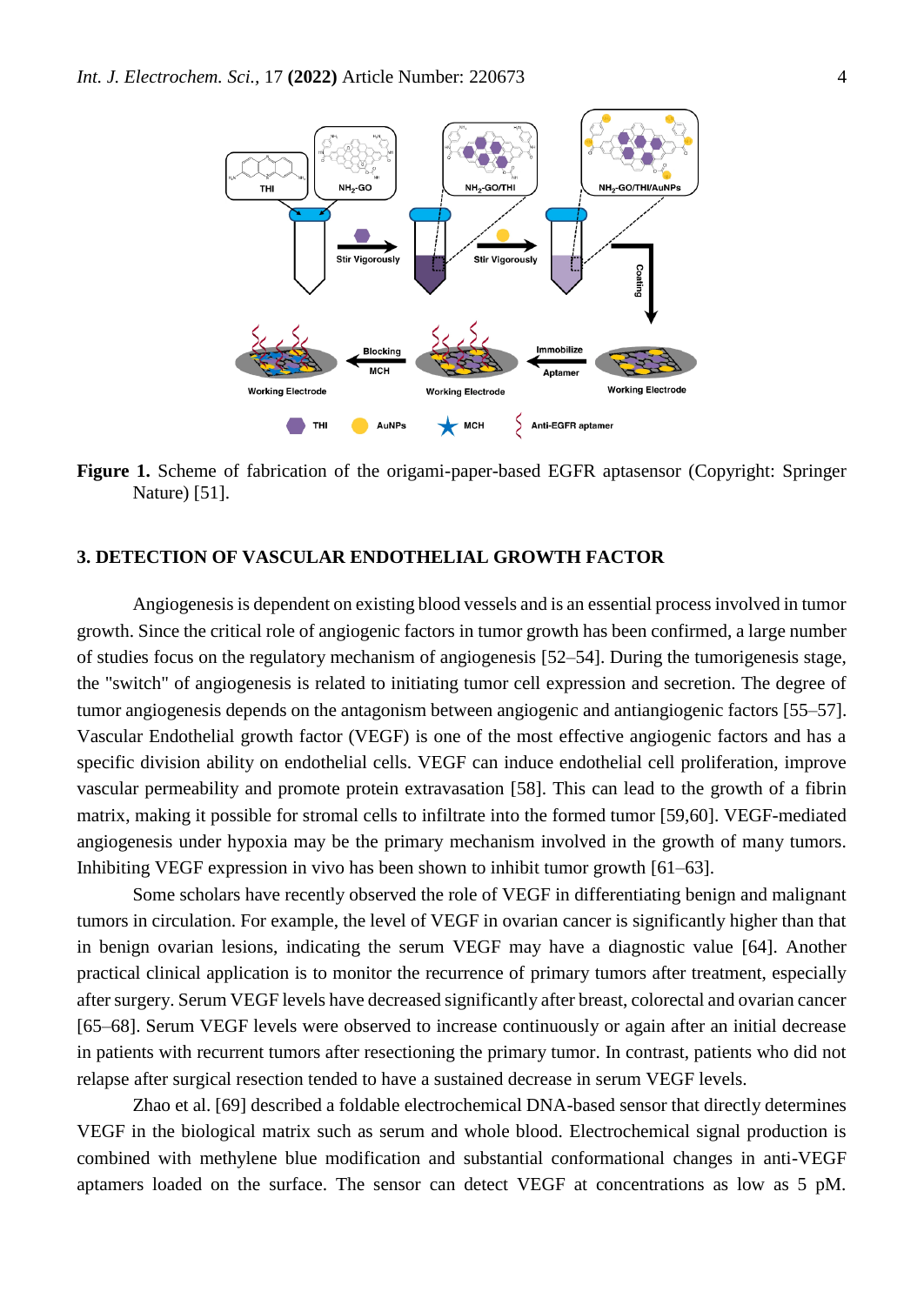Additionally, the sensor operates admirably when manufactured on gold-coated screen-printed carbon electrodes, indicating that it has the potential to be a low-cost, disposable biosensor for disease detection and treatment monitoring. Ravalli et al. [70] discussed the invention of a single-use electrochemical aptasensor for VEGF detection. The gold nanostructured graphite electrodes were initially modified using a mixed monolayer of thiolated DNA aptamers and 6-mercapto-1-hexanol as a spacer thiol. Following that, the VEGF protein was incubated with an aptasensor. The methodology for detecting enzymatic amplification employs a streptavidin-alkaline phosphatase conjugate with a biotinylated secondary aptamer. This enzyme catalyzes the hydrolysis of electroactive 1-naphthalene phosphate to 1 naphthol. The resulting product was electroactive and was identified using DPV. The aptasensor responded linearly to the target concentration between 0 and 250 nM; the LOD was 30 nM. Ni et al. [71] created an electrochemical aptasensor based on a molecular beacon for the ratiometric measurement of VEGF in serum. The surface of the nanocomposites was modified using graphene oxide/methylene blue and AuNPs, followed by the addition of ferrocene-labeled aptamers to VEGF (aptamer-Fc). The presence of VEGF may cause a conformational shift in the aptamer-Fc, leading the redox probe Fc to migrate away, weakening the electrochemical connection between the electrode and the Fc. Simultaneously, the methylene blue signal decreased due to the aptamer-FC obstructing the electron transport channel. The developed sensing interface may be utilized to detect VEGF in real-time using a ratiometric dual signal readout with a 2-500 pg/mL linear detection range. The LOD can achieve to be 0.1 pg/mL. Another study quantified VEGF in serum using dual electrochemical signal mode ratio measurement by altering graphene oxide loaded with methylene blue and a ferrocene-labeled aptamer on GCE [72]. To compare, scientists created two sensing surfaces composed of graphene oxide and methylene blue covalently bonded and physically adsorbed. Structural switch aptamers tagged with the redox compound ferrocene bind to VEGF and operate as recognition probes, providing an electrochemical signal readout in the presence of the analyte. Sensors that are covalently bonded have a more significant number of aptamers than physically adsorbed sensors but have relative stability. The linear detection ranges for VEGF were 10-500 pg/mL and 20-500 pg/mL, respectively. In comparison to single-signal mode detection, this strategy's sensor surface allows VEGF measurement in dual-signal mode with a greater linear range.

Lv et al. [73] developed a biosensor for VEGF concentration measurement using a novel technique for fabricating an elegant electrochemical aptasensor. One electroactive probe, heme, was not covalently changed at the oligonucleotide's end in our technique. This approach is straightforward, inexpensive, and capable of monitoring VEGF at concentrations as low as 1 nM. Fu et al. [74] effectively synthesized DNA-templated Ag/Pt bimetallic nanoclusters using an improved synthesis process. These nanocomposites have peroxidase-like activity and can catalyze the substrate's oxidation of 3,3',5,5' tetramethylbenzidine by  $H_2O_2$  to produce a blue product. They developed a label-free electrochemical aptasensor for VEGF sensing based on this characteristic utilizing VEGF's aptamer. The linear relationship was excellent between 6.0 and 20 pM under optimum experimental conditions, and the LOD was 4.6 pM. The aptasensor is highly specific for VEGF and can directly detect the level of VEGF in breast cancer patients' serum. Nonaka et al. [75] devised a technique for detecting VEGF that utilizes two VEGF-binding aptamers. In this investigation, VEGF-A was detected utilizing a sandwich technique that included a VEGF-binding aptamer tagged with pyridinequinoline quinone glucose dehydrogenase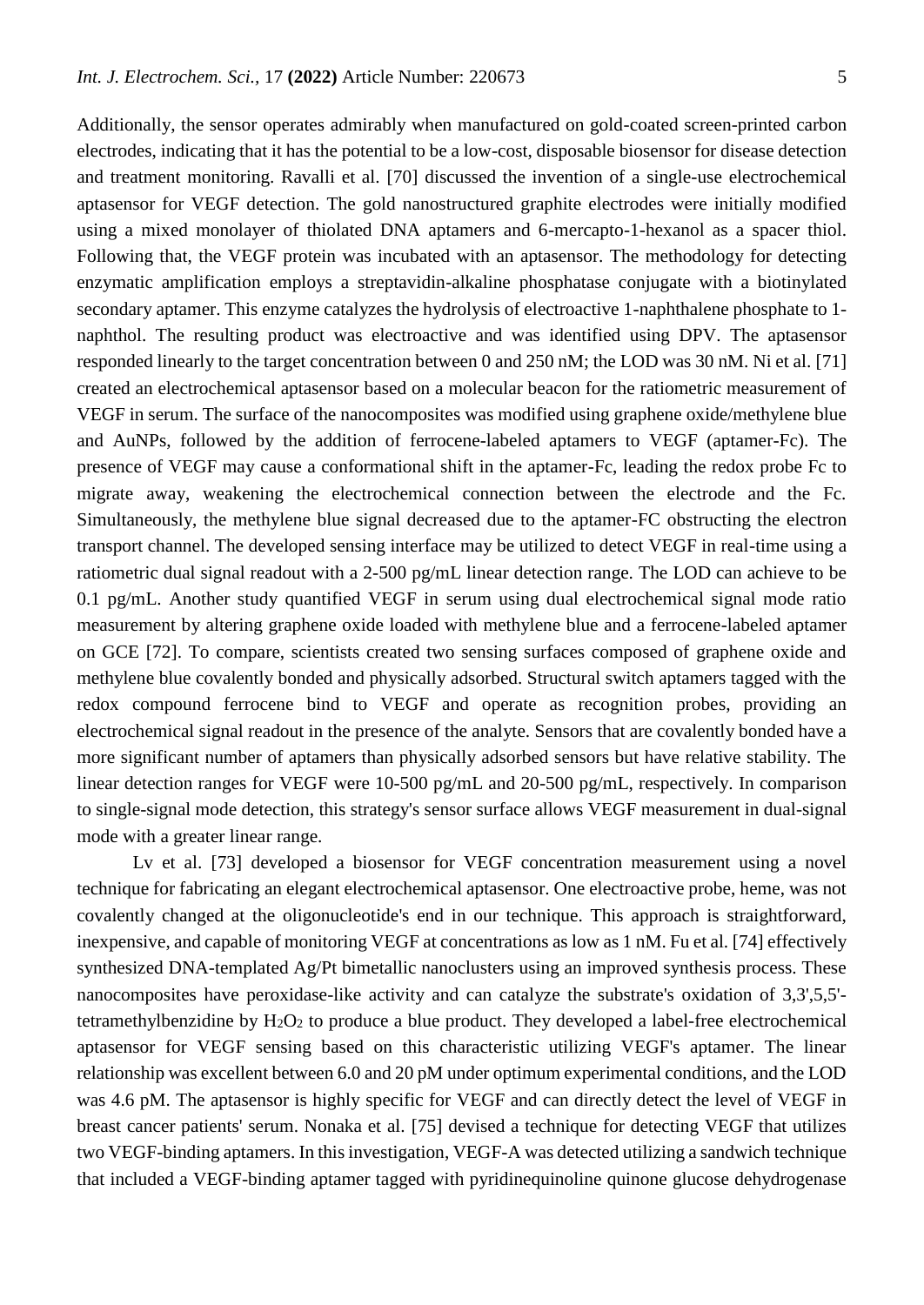and another aptamer mounted on a gold wire electrode superior. For this approach, we investigated several combinations of VEGF-binding aptamers. Additionally, we investigated the dosage dependency of the current generated by pyridinequinoline quinone glucose dehydrogenase in the VEGF detection system that we created. They effectively-identified VEGF165 at a concentration of 15 nM. Wang et al. [76] created a unique gold nanostructure embedded in chitosan (Au-C) and employed it as a platform for detecting VEGF165. Compared to the hollow pristine Au, the chitosan in Au covers the full surface of the framework and fills the interior, and the structure is reasonably robust, enhancing the electrical conductivity and electrochemical activity of Au-C. The Au-C combination was employed as the sensitive layer, and the VEGF165-antiaptamer chain was used to produce an electrochemical aptasensor. Because the Au-C composites combine the benefits of chitosan biocompatibility, Au bioaffinity, and the hollow framework, the developed aptasensor has a high sensitivity to VEGF165 with a LOD of 6.77 pg/mL. Tabrizi et al. [77] fabricated a label-free electrochemical conformal sensor for the sensing of VEGF165. They used CV and EIS to investigate the electrochemical behavior of the biosensors they had manufactured. The aptasensor operates on the idea that when the anti-VEGF165 aptamer immobilized on the electrode surface interacts with the VEGF165 tumor marker in the sample solution, the electrode interface characteristics change. This alters the interfacial charge transfer resistance, which EIS may measure. The aptasensor demonstrated an excellent linear relationship in 10.0 to 300.0 pg/mL. The developed aptasensor was effectively used to detect VEGF165 in serum samples from patients with lung cancer. Park et al. [78] fabricated a label-free electrochemical aptasensor sensor using carbon nanotubes and polyaniline nanocomposites to detect the tumor marker VEGF165. The nanocomposite was built into a susceptible VEGF165 sensor using an immobilized VEGF165 aptamer (Figure 2). Due to the complementing action of PANI/CNT, the linear range is broad and steady between 0.5 pg/mL and 1 g/mL, and the LOD is 0.4 pg/mL.



**Figure 2.** Scheme of the VEGF165 electrochemical aptasensor fabrication. (Copyright: MDPI) [78].

Gao et al. [79] describe a biosensor incorporating scaffold-mediated strand displacement cyclic amplification and a VEGF aptamer. Hybridization of probe A with the VEGF aptamer lead to the formation of a probe A-aptamer complex. When VEGF is added, the aptamer attaches specifically to it, allowing probe A to be released. Then, free probe A catches Hp1's plantar site, exposing the plantar site at the other end of Hp1. Similarly, Hp2 and Hp3 were immobilized on the electrode surface. Thus,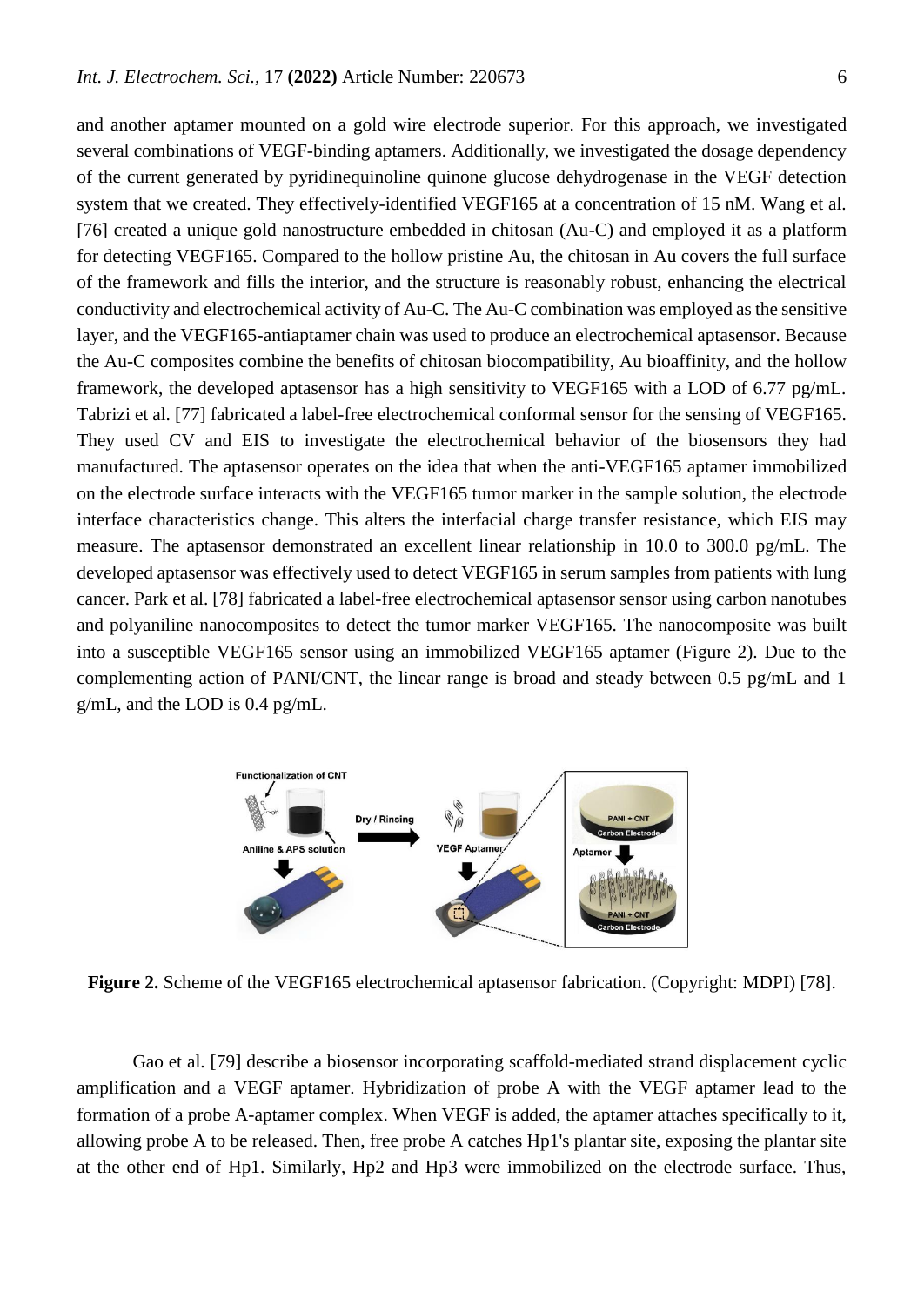methylene blue induced a current response on Hp2 and Hp3. The amount of VEGF expression may be quantified using the signal transduction process. Cheng et al. [80] also created an electrochemical aptasensor. When the mounted aptamer-hairpin probe comes into contact with the protein target, it detects the protein, initiates a primer extension process through the target-induced conformational change, and releases the protein from the duplicated DNA duplex. The released target molecule may cyclically interact with additional aptamer-hairpin probes, resulting in the formation of many biotinlabeled DNA duplexes, considerably amplifying the protein recognition event and facilitating the subsequent strengthening of the enzymatic signal, resulting in the formation of an ultrasensitive electrochemical aptamer sensor. The proposed aptasensor detects 0.82 pg/mL with a linear range of 1 pg/mL to 1 ng/mL.

VEGF is a protein widely used in the detection of adapter sensors. Table 1 summarizes the application of electrochemical aptasensor for VEGF detection and their performance and those mentioned above.

| Sensor                                                                      | Linear range                      | <b>LOD</b>        | Reference |
|-----------------------------------------------------------------------------|-----------------------------------|-------------------|-----------|
| MGCE/Fe <sub>3</sub> O <sub>4</sub> /Fe <sub>2</sub> O <sub>3</sub> @Au-DNA | $0.26 - 260$ fM                   | $0.26$ fM         | [81]      |
| Target-induced conformational change/                                       | $50 \text{ pM} - 0.15 \text{ nM}$ | $5$ pM            | [82]      |
| methylene blue-modified aptamer                                             |                                   |                   |           |
| Self-assembly of thiolated aptamers on gold-                                | $0.15 - 100$ ng/mL                | $0.15$ ng/mL      | [83]      |
| covered surface                                                             |                                   |                   |           |
| Capacitive aptamer-antibody based sandwich                                  | $5$ pg/mL $-1$ ng/mL              | $401$ pg/mL       | [84]      |
| assay                                                                       |                                   |                   |           |
| Electrochemically triggered click reaction                                  | $0 - 10 \mu M$                    | $6.2 \text{ nM}$  | [85]      |
|                                                                             |                                   |                   |           |
| BSA-gold nanoclusters/IL/GCE                                                | $1-120$ pM                        | $0.32 \text{ pM}$ | [86]      |
| rGO-PAMAM/AuNPs/thionine                                                    | $2.5 - 320.0 \text{ pM}$          | $0.7$ pM          | [87]      |
| Silicon nanowire                                                            |                                   | $1.04$ nM         | [88]      |
| PPy-NDFLG                                                                   |                                   | 100 fM            | [89]      |

**Table 1.** Summary of recent published VEGF electrochemical aptasensor with the performance.

#### **4. DETECTION OF PLATELET-DERIVED GROWTH FACTOR**

Platelet-derived growth factor (PDGF) is a proangiogenic factor isolated from human platelets. PDGF receptor is a member of the tyrogenic acid protein kinase family, which can promote cell chemochemization, division, and proliferation, and play a positive and important role in the body growth and development, wound repair, and other physiological processes [90–94]. As one of the angiogenic factors, PDGF is closely related to the occurrence and development of tumors. Tumor blood vessels are the pathological basis for tumor growth and metastasis [95]. On the one hand, tumors obtain nutrition and oxygen from the host through tumor blood vessels [96]. On the other hand, it also delivers metastatic cells to the host through tumor blood vessels and continues to grow and induce angiogenesis in other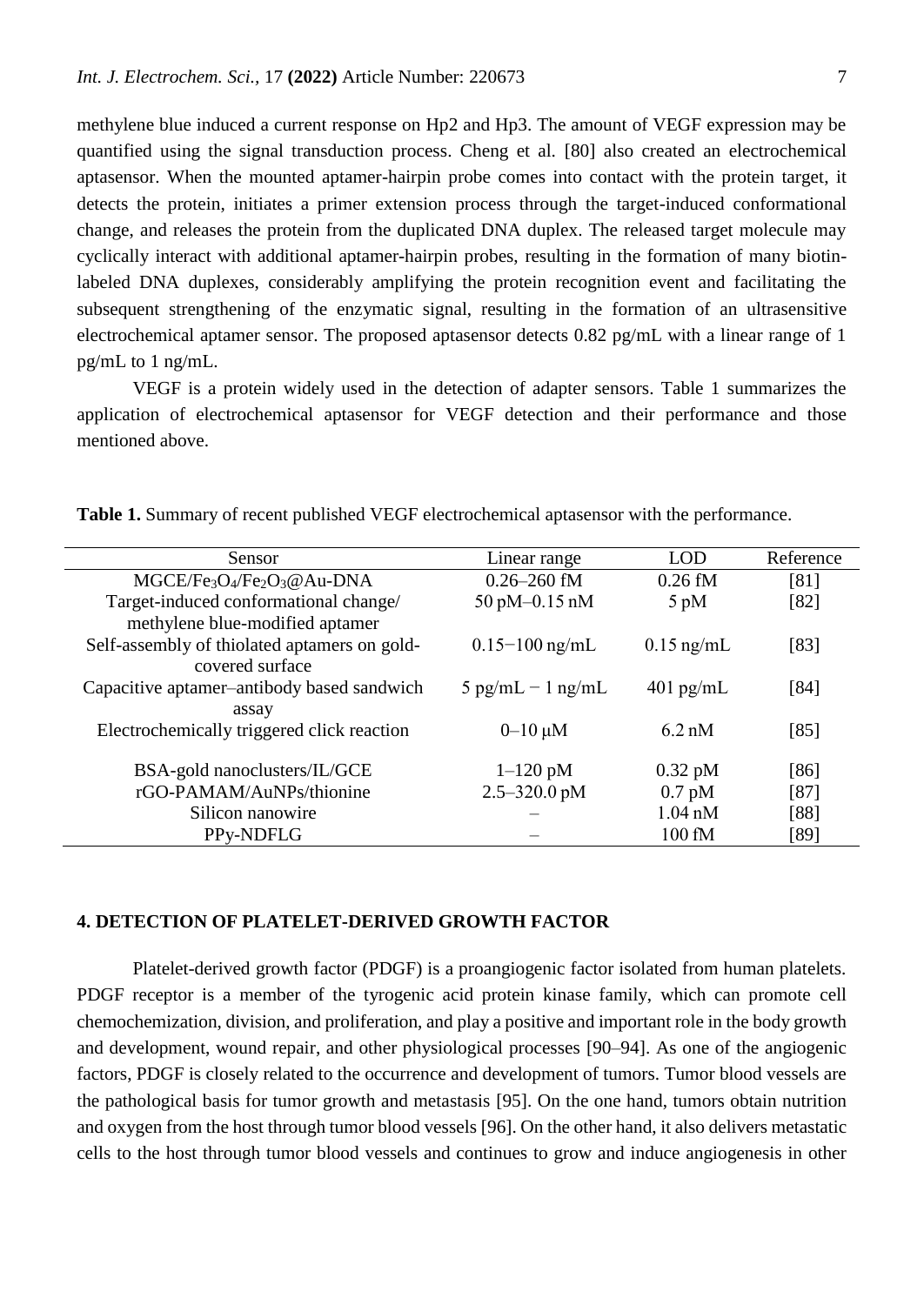parts of the body, leading to tumor metastasis. PDGF can also indirectly promote angiogenesis and tumor cell growth by inducing VEGF expression [97,98].

Wang et al. [99] described an electrochemical approach for determining PDGF that incorporates a sandwich structure and gold nanoparticle-mediated amplification. The findings demonstrate that this sensor with a "sandwich" structure and Au-NPs may considerably magnify the signal of PDGF detection using the electrochemical probe  $\text{Ru(NH}_3)_{5}\text{Cl}^{2+}$ , hence increasing sensing sensitivity dramatically. As a result, the detection limit of this PDGF test is very low:  $1 \times 10^{-14}$  M for purified samples and  $1 \times 10^{-12}$ M for contaminated samples or undiluted serum. Lai et al. [100] described direct sensing of PDGF in serum using an electrochemical, aptamer-based (E-AB) sensor. Using the E-AB technique, AC voltammetry is used to evaluate target-induced folding in methylene blue-modified PDGF-binding aptamers. The sensor is susceptible, highly selective, and almost reagent-free. This sensor can directly detect type BB PDGF in unadulterated, unaltered serum. This sensor's sensitivity and selectivity are equivalent to or much better than those of the best comparable optical techniques. For example, 50% serum can detect more than 25 million times the number of contaminated blood proteins, a fourfold increase over the most sensitive optical PDGF aptamer sensor known to date. Liu et al. [101] used a hydrothermal technique to build an electrochemically sensitive sensor for PDGF-BB detection based on leaf-like VS2 nanosheets. We created electrochemical aptamers by depositing gold nanoparticles on VS2-modified glassy carbon electrodes and then immobilizing them. The sensor has a detection limit of 0.4 pM for PDGF-BB. The detection range is linear and ranges from 0.001 nM to 1.0 nM. Degefa et al. [102] described a label-free PDGF aptasensor sensor. The aptamer sensor utilizes a hybrid selfassembled monolayer consisting of thiol-modified PDGF-binding aptamer and 6-mercaptohexanol.  $[Fe(CN)_6]^{3-4}$  was utilized as indicator ions to produce protein-aptamer complexes. The target protein may be detected effectively on the electrode surface using PDGF-binding aptamer SAMs without modifying the aptamer. Consistent with this finding, control studies utilizing unconjugated oligonucleotides synthesized on the electrode surface demonstrated that no aptamer-protein complex was generated. In the protein concentration range of 1 to 40 nM, the DPV signal on the aptamerfunctionalized electrode demonstrated a linear reduction in the labeled ion peak current. Therefore, labelfree detection of PDGF protein on aptamer-modified electrodes has been established. Li et al. [103] described the development of a new core-shell nanostructure built of cu-based MOFs and TpBD-COFs to detect PDGF-BB. The core Cu-MOFs serve as signaling tags without additional redox mediators, while the porous TpBDs serve as shells for immobilizing PDGF-BB-targeted bulk through solid interactions such as - stacking, electrostatics, and hydrogen bonding of aptamers. Hybridization of MOFs and COFs and immobilization with analyte-specific aptamers offer a promising and generic strategy for creating an aptamer sensor.

PDGF is also a protein widely used in the detection of adapter sensors. Table 2 summarizes the application of electrochemical aptasensor for PDGF detection and their performance in addition to those mentioned above.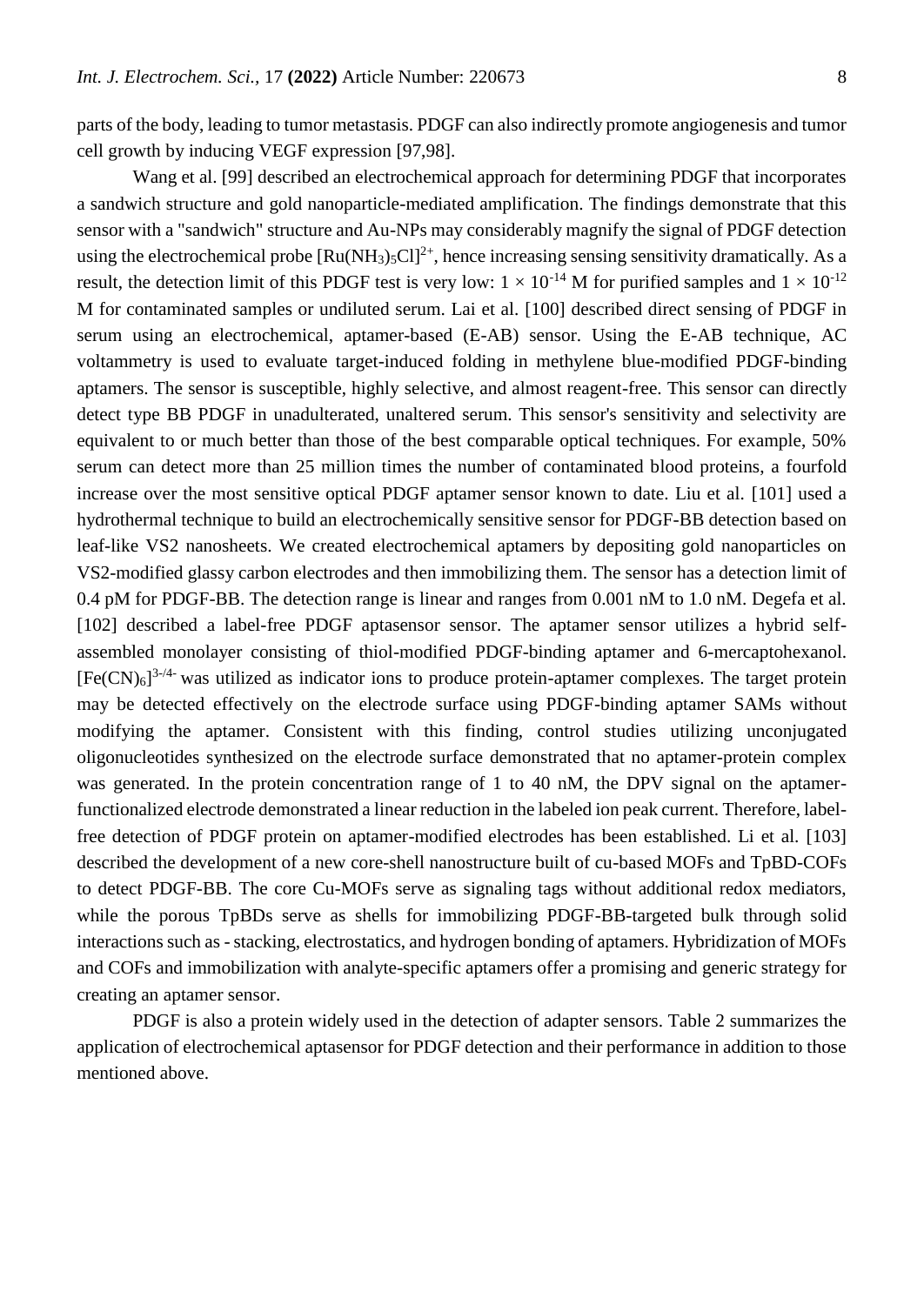| Sensor                                                             | Linear range                             | LOD                      | Reference |
|--------------------------------------------------------------------|------------------------------------------|--------------------------|-----------|
| GOD/PBA/GNCs/GOD/P-Gra-GNPs/GCE                                    | $0.005 - 60$ nM                          | $1.7 \text{ nM}$         | [104]     |
| aptamer II/PDGF/aptamer I/3D-                                      | 0.1 pg/mL $-10$ ng/mL                    | $0.03$ pg/mL             | [105]     |
| $4MgCO3·Mg(OH)2·4H2O-Au$                                           |                                          |                          |           |
| NPs/CHIT/GCE                                                       |                                          |                          |           |
| Protein-templated cobaltous phosphate                              | $0.01 - 100$ ng/mL                       | $3.7$ pg/mL              | [106]     |
| nanocomposites                                                     |                                          |                          |           |
| Aptamer and HAP nanoparticles                                      | 0.1 pg/mL $-10$ ng/mL                    | $0.05$ pg/mL             | [107]     |
| $GCE \beta$ -CD/g-C <sub>3</sub> N <sub>4</sub> /CS Ad-DNA BSA Fc- | $2 \times 10^{-14} - 2 \times 10^{-8}$ M | $1.04 \times 10^{-14}$ M | [108]     |
| DNA PDGF-BB                                                        |                                          |                          |           |
| HT/Apt I/AuNPs/O-GS/GCE                                            | $0.002 - 40$ nM                          | $0.6$ pM                 | [109]     |
| GCE/thiolated hairpin-                                             | $0.1$ ng/mL $-120$ ng/mL                 | $1.8$ pM                 | [110]     |
| aptamer/MCH/PDGF-BB/biotinylated                                   |                                          |                          |           |
| primer/dNTPs/Klenow Fragment                                       |                                          |                          |           |
| polymerase.                                                        |                                          |                          |           |
| Au/EcoRI endonuclease                                              | $20 \text{ pg/mL} - 200 \text{ ng/mL}$   | $10 \text{ pg/mL}$       | $[111]$   |

**Table 2.** Summary of recent published PDGF electrochemical aptasensor with the performance.

#### **5. CONCLUSION**

Detection of cancer-associated growth factors is very important for cancer typing, diagnosis and treatment. Based on the growth factor markers in tumor serum, this review summarized and compared the commonly used electrochemical aptamer detection methods. However, in the face of the presence of trace biomarkers in clinical samples, improving the sensitivity, specificity and practicability of electrochemical biosensing methods is still an important task at present. Throughout the current research, electrochemical biosensing methods of cancer-related growth factors have the following development trends.

(1) Enrich the variety of single-target detection. There are only a few biomarkers detected in the study, so more biomarkers can be developed to broaden the ideas and means of electrochemical detection of serum tumor biomarkers.

(2) Increase the number of multi-target detection. Serum tumor biomarker analysis remains focused on single and double biomarker detection. Selecting multiple typical markers of specific tumors for combined detection can make the detection more specific and improve tumor detection's sensitivity and sensing rate.

(3) Improve the practicality of sensor detection. Electrochemical biosensors are not effective in detecting biomarker molecules in human samples. Future research will focus on effectively combining sensor design with population sample pre-processing, integrating target extraction, enrichment, and sense, and effectively improving the practicality of the sensor.

### **References**

1. D. Sadighbayan, K. Sadighbayan, M.R. Tohid-Kia, A.Y. Khosroushahi, M. Hasanzadeh, *TrAC Trends Anal. Chem.*, 118 (2019) 73.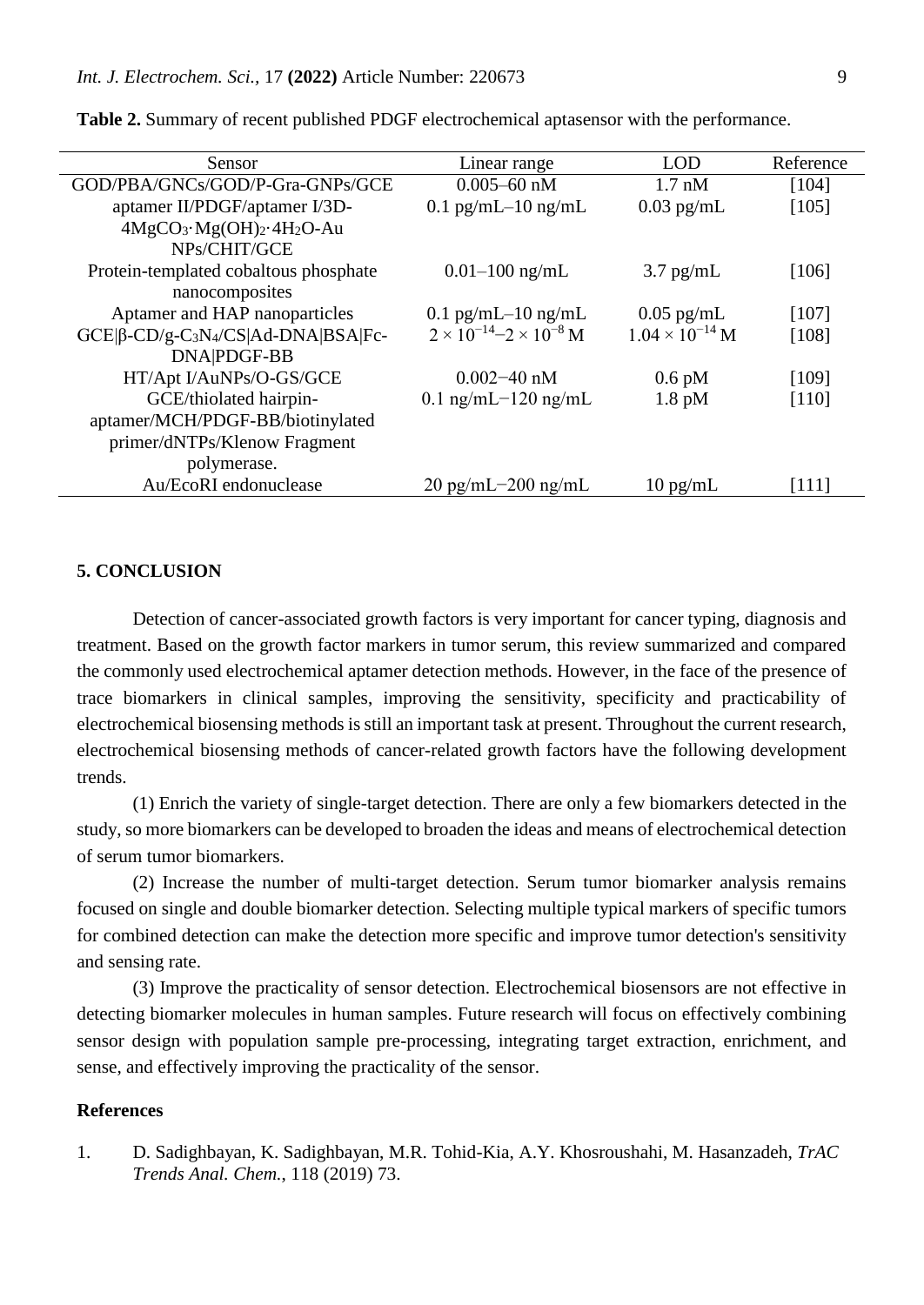- 2. A. Khanmohammadi, A. Aghaie, E. Vahedi, A. Qazvini, M. Ghanei, A. Afkhami, A. Hajian, H. Bagheri, *Talanta*, 206 (2020) 120251.
- 3. K.M. Koo, N. Soda, M.J. Shiddiky, *Curr. Opin. Electrochem.*, 25 (2021) 100645.
- 4. F. Cui, Z. Zhou, H.S. Zhou, *J. Electrochem. Soc.*, 167 (2019) 037525.
- 5. P. Fu, S. Xing, M. Xu, Y. Zhao, C. Zhao, *Sens. Actuators B Chem.*, 305 (2020) 127545.
- 6. S. Singh, A.A. Gill, M. Nlooto, R. Karpoormath, *Biosens. Bioelectron.*, 137 (2019) 213.
- 7. D. Sadighbayan, K. Sadighbayan, A.Y. Khosroushahi, M. Hasanzadeh, *TrAC Trends Anal. Chem.*, 119 (2019) 115609.
- 8. Y. Yang, Y. Fu, H. Su, L. Mao, M. Chen, *Biosens. Bioelectron.*, 122 (2018) 175.
- 9. M. Sadeghi, S. Kashanian, S.M. Naghib, F. Haghiralsadat, D. Tofighi, *Int J Electrochem Sci*, 17 (2022) 2.
- 10. Y. Nur, S. Gaffar, Y.W. Hartati, T. Subroto, *Sens. Bio-Sens. Res.*, 32 (2021) 100416.
- 11. M. Negahdary, *Biosens. Bioelectron.*, 152 (2020) 112018.
- 12. M. El Aamri, G. Yammouri, H. Mohammadi, A. Amine, H. Korri-Youssoufi, *Biosensors*, 10 (2020) 186.
- 13. J. Quinchia, D. Echeverri, A.F. Cruz-Pacheco, M.E. Maldonado, J. Orozco, *Micromachines*, 11 (2020) 411.
- 14. R. Geetha Bai, K. Muthoosamy, R. Tuvikene, H. Nay Ming, S. Manickam, *Nanomaterials*, 11 (2021) 1272.
- 15. M. Hasan, M. Ahommed, M. Daizy, M. Bacchu, M. Ali, M. Al-Mamun, M.A.S. Aly, M. Khan, S. Hossain, *Biosens. Bioelectron. X*, 8 (2021) 100075.
- 16. D. Ou, D. Sun, Z. Liang, B. Chen, X. Lin, Z. Chen, *Sens. Actuators B Chem.*, 285 (2019) 398.
- 17. Y. Nur, S. Gaffar, Y.W. Hartati, T. Subroto, *Sens. Bio-Sens. Res.*, 32 (2021) 100416.
- 18. M. Hasanzadeh, N. Razmi, A. Mokhtarzadeh, N. Shadjou, S. Mahboob, *Int. J. Biol. Macromol.*, 108 (2018) 69.
- 19. L. Fu, S. Mao, F. Chen, S. Zhao, W. Su, G. Lai, A. Yu, C.-T. Lin, *Chemosphere*, 297 (2022) 134127.
- 20. Y. Zheng, D. Wang, X. Li, Z. Wang, Q. Zhou, L. Fu, Y. Yin, D. Creech, *Biosensors*, 11 (2021) 403.
- 21. D. Wang, D. Li, L. Fu, Y. Zheng, Y. Gu, F. Chen, S. Zhao, *Sensors*, 21 (2021) 8216.
- 22. Z. Shekari, H.R. Zare, A. Falahati, *Sens. Actuators B Chem.*, 332 (2021) 129515.
- 23. A. Nabok, H. Abu-Ali, S. Takita, D.P. Smith, *Chemosensors*, 9 (2021) 59.
- 24. E.M. Hassan, M.C. DeRosa, *TrAC Trends Anal. Chem.*, 124 (2020) 115806.
- 25. H. Karimi-Maleh, Y. Orooji, F. Karimi, M. Alizadeh, M. Baghayeri, J. Rouhi, S. Tajik, H. Beitollahi, S. Agarwal, V.K. Gupta, *Biosens. Bioelectron.* (2021) 113252.
- 26. H. Karimi-Maleh, A. Khataee, F. Karimi, M. Baghayeri, L. Fu, J. Rouhi, C. Karaman, O. Karaman, R. Boukherroub, *Chemosphere* (2021) 132928.
- 27. H. Karimi-Maleh, M. Alizadeh, Y. Orooji, F. Karimi, M. Baghayeri, J. Rouhi, S. Tajik, H. Beitollahi, S. Agarwal, V.K. Gupta, S. Rajendran, S. Rostamnia, L. Fu, F. Saberi-Movahed, S. Malekmohammadi, *Ind. Eng. Chem. Res.*, 60 (2021) 816.
- 28. H. Karimi-Maleh, F. Karimi, L. Fu, A.L. Sanati, M. Alizadeh, C. Karaman, Y. Orooji, *J. Hazard. Mater.*, 423 (2022) 127058.
- 29. H. Karimi-Maleh, C. Karaman, O. Karaman, F. Karimi, Y. Vasseghian, L. Fu, M. Baghayeri, J. Rouhi, P. Senthil Kumar, P.-L. Show, S. Rajendran, A.L. Sanati, A. Mirabi, *J. Nanostructure Chem.* (2022) in-press.
- 30. H. Karimi-Maleh, A. Ayati, S. Ghanbari, Y. Orooji, B. Tanhaei, F. Karimi, M. Alizadeh, J. Rouhi, L. Fu, M. Sillanpää, *J. Mol. Liq.*, 329 (2021) 115062.
- 31. H. Karimi-Maleh, A. Ayati, R. Davoodi, B. Tanhaei, F. Karimi, S. Malekmohammadi, Y. Orooji, L. Fu, M. Sillanpää, *J. Clean. Prod.*, 291 (2021) 125880.
- 32. H. Shi, L. Fu, F. Chen, S. Zhao, G. Lai, *Environ. Res.*, 209 (2022) 112747.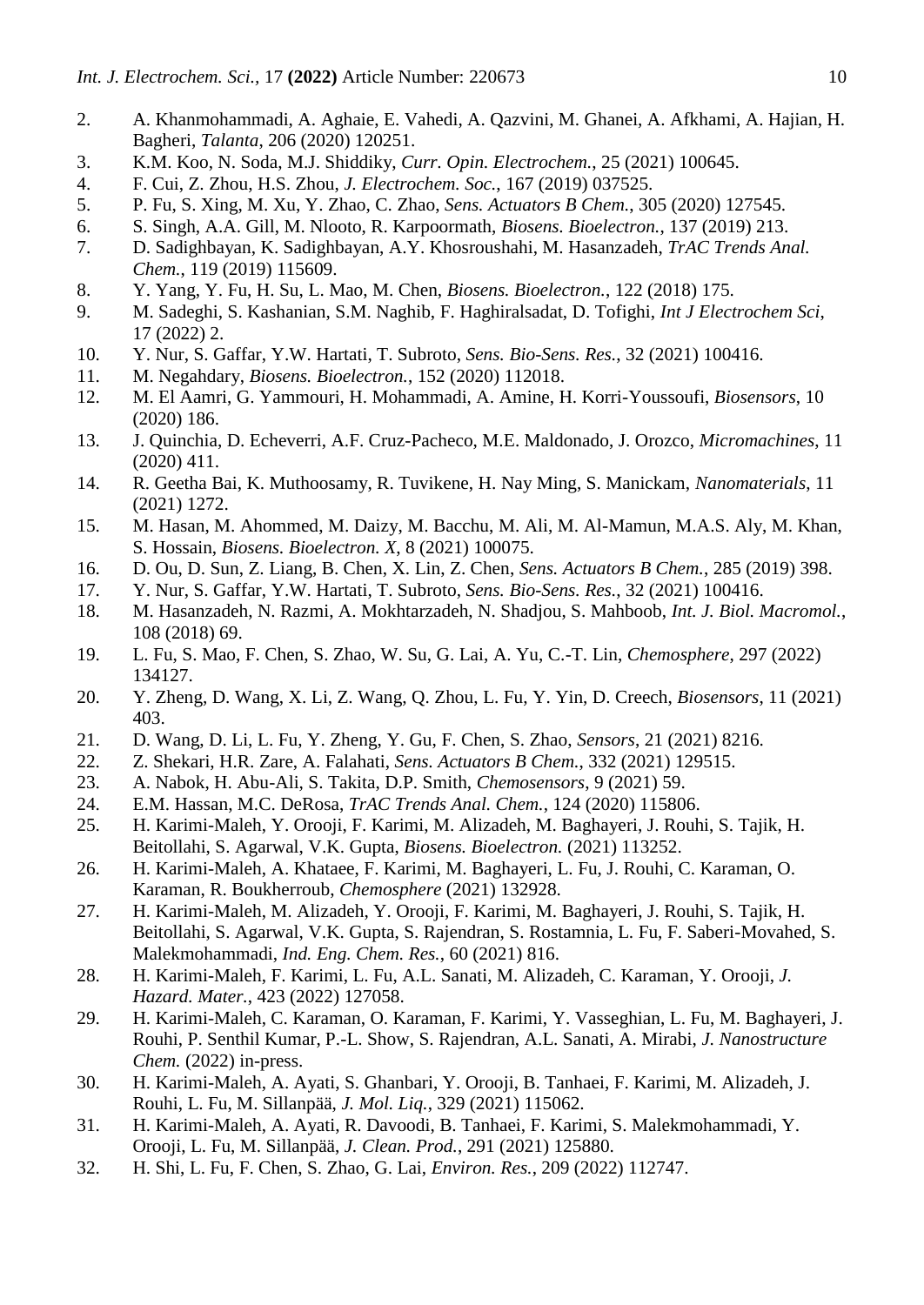- 33. M. Chen, H. Yang, Z. Song, Y. Gu, Y. Zheng, J. Zhu, A. Wang, L. Fu, *Phyton-Int. Exp. Bot.*, 90 (2021) 1507.
- 34. Y. Xu, Y. Lu, P. Zhang, Y. Wang, Y. Zheng, L. Fu, H. Zhang, C.-T. Lin, A. Yu, *Bioelectrochemistry*, 133 (2020) 107455.
- 35. L. Fu, Y. Zheng, A. Wang, P. Zhang, S. Ding, W. Wu, Q. Zhou, F. Chen, S. Zhao, *J. Herb. Med.*, 30 (2021) 100512.
- 36. F. Shafiei, R.S. Saberi, M.A. Mehrgardi, *Bioelectrochemistry*, 140 (2021) 107807.
- 37. A. Norouzi, H. Ravan, A. Mohammadi, E. Hosseinzadeh, M. Norouzi, T. Fozooni, *Anal. Chim. Acta*, 1017 (2018) 26.
- 38. A. Raouafi, A. Sánchez, N. Raouafi, R. Villalonga, *Sens. Actuators B Chem.*, 297 (2019) 126762.
- 39. D. Sun, J. Lu, D. Chen, Y. Jiang, Z. Wang, W. Qin, Y. Yu, Z. Chen, Y. Zhang, *Sens. Actuators B Chem.*, 268 (2018) 359.
- 40. S. Vandghanooni, Z. Sanaat, R. Farahzadi, M. Eskandani, H. Omidian, Y. Omidi, *Microchem. J.*, 170 (2021) 106640.
- 41. V. Ranganathan, S. Srinivasan, A. Singh, M.C. DeRosa, *Anal. Biochem.*, 588 (2020) 113471.
- 42. M. Chen, Y. Xu, J. Zhao, W. Zhong, L. Zhang, Y. Bi, M. Wang, *EBioMedicine*, 42 (2019) 304.
- 43. B. Yang, Q.G. Wang, M. Lu, Y. Ge, Y.J. Zheng, H. Zhu, G. Lu, *Front. Oncol.*, 9 (2019) 589.
- 44. A. Russo, T. Franchina, G. Ricciardi, A. Battaglia, M. Picciotto, V. Adamo, *Int. J. Mol. Sci.*, 20 (2019) 1431.
- 45. P.-C. Hsu, D.M. Jablons, C.-T. Yang, L. You, *Int. J. Mol. Sci.*, 20 (2019) 3821.
- 46. V. Gristina, U. Malapelle, A. Galvano, P. Pisapia, F. Pepe, C. Rolfo, S. Tortorici, V. Bazan, G. Troncone, A. Russo, *Cancer Treat. Rev.*, 85 (2020) 101994.
- 47. M.Á. López-García, I. Carretero-Barrio, B. Pérez-Míes, M. Chiva, C. Castilla, B. Vieites, J. Palacios, *Cancers*, 12 (2020) 1578.
- 48. C. Guo, Z. Li, F. Duan, Z. Zhang, F. Marchetti, M. Du, *J. Mater. Chem. B*, 8 (2020) 9951– 9960.
- 49. G. Bezerra, C. Córdula, D. Campos, G. Nascimento, N. Oliveira, M.A. Seabra, V. Visani, S. Lucas, I. Lopes, J. Santos, F. Xavier, M.A. Borba, D. Martins, J. Lima-Filho, *Anal. Bioanal. Chem.*, 411 (2019) 6667.
- 50. X. Yan, Y. Song, J. Liu, N. Zhou, C. Zhang, L. He, Z. Zhang, Z. Liu, *Biosens. Bioelectron.*, 126 (2019) 734.
- 51. Y. Wang, S. Sun, J. Luo, Y. Xiong, T. Ming, J. Liu, Y. Ma, S. Yan, Y. Yang, Z. Yang, J. Reboud, H. Yin, J.M. Cooper, X. Cai, *Microsyst. Nanoeng.*, 6 (2020) 32.
- 52. M. Pourmadadi, J.S. Shayeh, S. Arjmand, M. Omidi, F. Fatemi, *Microchem. J.*, 159 (2020) 105476.
- 53. A. Zhang, G. Wang, L. Jia, T. Su, L. Zhang, *Int. J. Mol. Med.*, 43 (2019) 358.
- 54. R.B. de Aguiar, J.Z. de Moraes, *Front. Immunol.*, 10 (2019) 1023.
- 55. M. Xu, V.K. Yadavalli, *ACS Sens.*, 4 (2019) 1040.
- 56. R. Duan, X. Fang, D. Wang, *Front. Chem.*, 9 (2021) 361.
- 57. J. Liu, T. Yang, J. Xu, Y. Sun, *Front. Chem.*, 9 (2021) 488.
- 58. J. Zhou, Y. Zheng, J. Zhang, H. Karimi-Maleh, Y. Xu, Q. Zhou, L. Fu, W. Wu, *Anal. Lett.*, 53 (2020) 2517.
- 59. M. Kim, R. Iezzi Jr, B.S. Shim, D.C. Martin, *Front. Chem.*, 7 (2019) 234.
- 60. W. Kong, M.-H. Xiang, L. Xia, M. Zhang, R.-M. Kong, F. Qu, *Biosens. Bioelectron.*, 167 (2020) 112481.
- 61. M.-C. Hsu, M.-R. Pan, W.-C. Hung, *Cells*, 8 (2019) 270.
- 62. J. Li, S. Zhang, L. Zhang, Y. Zhang, H. Zhang, C. Zhang, X. Xuan, M. Wang, J. Zhang, Y. Yuan, *Front. Chem.*, 9 (2021) 339.
- 63. Z. Zhang, M. Peng, D. Li, J. Yao, Y. Li, B. Wu, L. Wang, Z. Xu, *Front. Chem.*, 9 (2021) 702.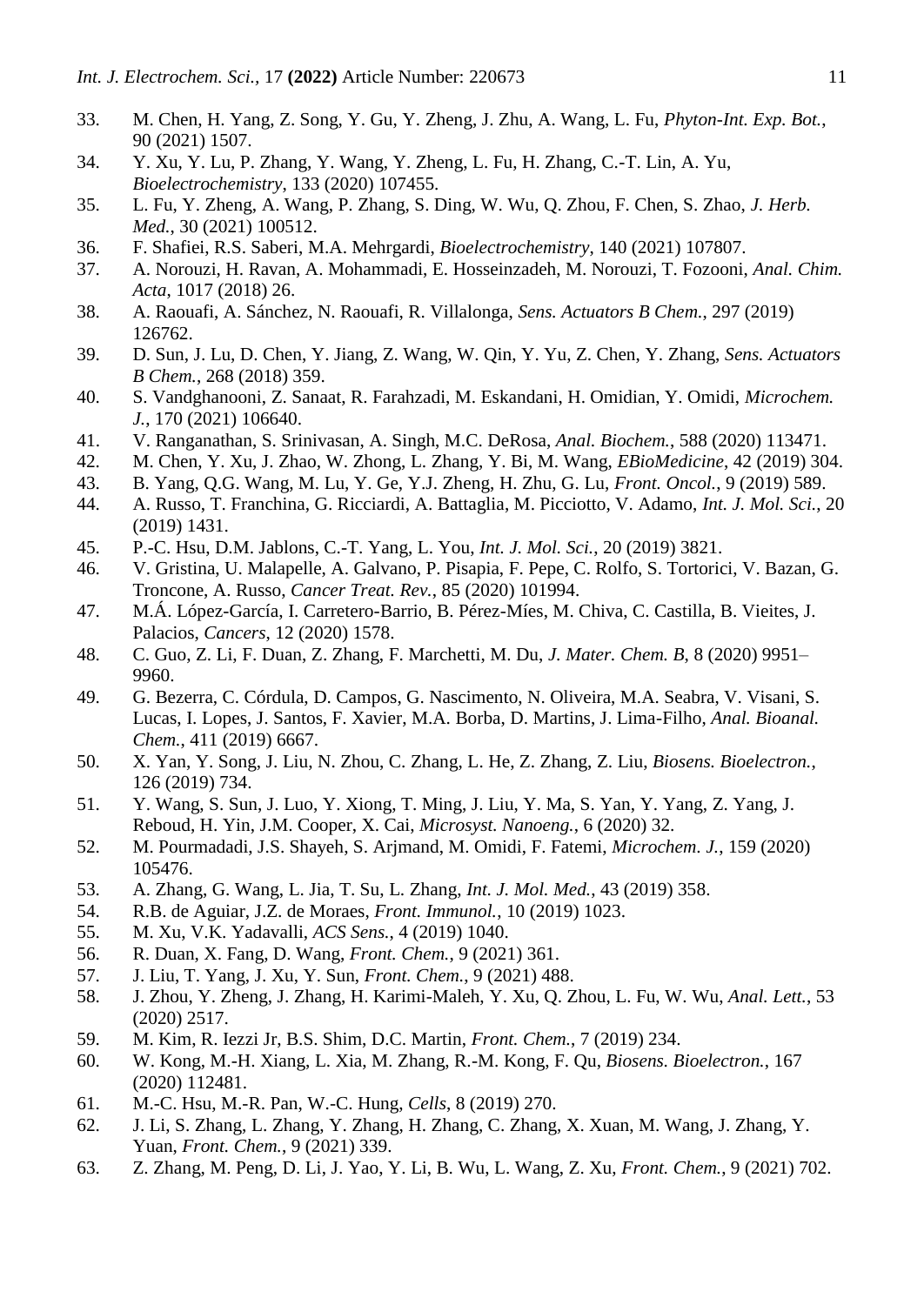- 64. L. Fu, X. Zhang, S. Ding, F. Chen, Y. Lv, H. Zhang, S. Zhao, *Curr. Pharm. Anal.*, 18 (2022) 4.
- 65. Z. Wu, J. Liu, M. Liang, H. Zheng, C. Zhu, Y. Wang, *Front. Chem.*, 9 (2021) 208.
- 66. Y. Yue, L. Su, M. Hao, W. Li, L. Zeng, S. Yan, *Front. Chem.*, 9 (2021) 479.
- 67. Z. Xu, M. Peng, Z. Zhang, H. Zeng, R. Shi, X. Ma, L. Wang, B. Liao, *Front. Chem.*, 9 (2021) 683.
- 68. C. Li, F. Sun, *Front. Chem.*, 9 (2021) 409.
- 69. S. Zhao, W. Yang, R.Y. Lai, *Biosens. Bioelectron.*, 26 (2011) 2442.
- 70. A. Ravalli, L. Rivas, A. De La Escosura-Muñiz, J. Pons, A. Merkoçi, G. Marrazza, *J. Nanosci. Nanotechnol.*, 15 (2015) 3411.
- 71. S. Ni, Z. Shen, P. Zhang, G. Liu, *Anal. Chim. Acta*, 1121 (2020) 74.
- 72. S. Ni, L. Qiao, Z. Shen, Y. Gao, G. Liu, *Electrochimica Acta*, 331 (2020) 135321.
- 73. Z. Lv, K. Wang, X. Zhang, *J. Immunoassay Immunochem.*, 35 (2014) 233.
- 74. X.-M. Fu, Z.-J. Liu, S.-X. Cai, Y.-P. Zhao, D.-Z. Wu, C.-Y. Li, J.-H. Chen, *Chin. Chem. Lett.*, 27 (2016) 920.
- 75. Y. Nonaka, K. Abe, K. Ikebukuro, *Electrochemistry*, 80 (2012) 363.
- 76. H. Wang, Y. Ma, C. Guo, Y. Yang, Z. Peng, Z. Liu, Z. Zhang, *Appl. Surf. Sci.*, 481 (2019) 505.
- 77. M. Amouzadeh Tabrizi, M. Shamsipur, L. Farzin, *Biosens. Bioelectron.*, 74 (2015) 764.
- 78. Y. Park, M.-S. Hong, W.-H. Lee, J.-G. Kim, K. Kim, *Biosensors*, 11 (2021) 114.
- 79. Z. Gao, F. Ren, G. Yang, G. Feng, L. Wu, G. Huang, Q. Chen, *Anal. Methods*, 13 (2021) 4934.
- 80. W. Cheng, S. Ding, Q. Li, T. Yu, Y. Yin, H. Ju, G. Ren, *Biosens. Bioelectron.*, 36 (2012) 12.
- 81. Y. Zhang, M. Liu, S. Pan, L. Yu, S. Zhang, R. Liu, *Appl. Surf. Sci.*, 580 (2022) 152362.
- 82. S. Zhao, W. Ma, L. Xu, X. Wu, H. Kuang, L. Wang, C. Xu, *Biosens. Bioelectron.*, 68 (2015) 593.
- 83. B.P. Crulhas, A.E. Karpik, F.K. Delella, G.R. Castro, V.A. Pedrosa, *Anal. Bioanal. Chem.*, 409 (2017) 6771.
- 84. A. Qureshi, Y. Gurbuz, J.H. Niazi, *Sens. Actuators B Chem.*, 209 (2015) 645.
- 85. L. Feng, Z. Lyu, A. Offenhäusser, D. Mayer, *Eng. Life Sci.*, 16 (2016) 550.
- 86. M. Shamsipur, L. Farzin, M.A. Tabrizi, F. Molaabasi, *Biosens. Bioelectron.*, 74 (2015) 369.
- 87. M.A. Tabrizi, M. Shamsipur, R. Saber, S. Sarkar, *Sens. Actuators B Chem.*, 240 (2017) 1174.
- 88. H.-S. Lee, K.S. Kim, C.-J. Kim, S.K. Hahn, M.-H. Jo, *Biosens. Bioelectron.*, 24 (2009) 1801.
- 89. O.S. Kwon, S.J. Park, J. Jang, *Biomaterials*, 31 (2010) 4740.
- 90. W. Li, W. Luo, M. Li, L. Chen, L. Chen, H. Guan, M. Yu, *Front. Chem.*, 9 (2021) 610.
- 91. S. Wei, X. Chen, X. Zhang, L. Chen, *Front. Chem.*, 9 (2021) 697.
- 92. Y. Chen, J. Gao, K. Yan, X. Yao, Y. Liu, J. Zhang, *Sens. Actuators B Chem.*, 316 (2020) 128130.
- 93. X. Lu, X. Wen, Z. Fan, *J. Lumin.*, 221 (2020) 117042.
- 94. X. Liu, F. Yang, D. Li, R. Yuan, Y. Xiang, *Sens. Actuators B Chem.*, 305 (2020) 127405.
- 95. X. Miao, Z. Zhu, H. Jia, C. Lu, X. Liu, D. Mao, G. Chen, *Sens. Actuators B Chem.*, 320 (2020) 128435.
- 96. D. Li, X. Li, B. Shen, P. Li, Y. Chen, S. Ding, W. Chen, *Anal. Chim. Acta*, 1092 (2019) 102.
- 97. Y. Saito, A. Yamaguchi, S. Nakamura, H. Okuyoshi, M. Shimazawa, H. Hara, *Neurosci. Lett.*, 727 (2020) 134930.
- 98. H. Zhao, Q. Liu, J. Wang, A. Huang, B. Qiu, Z. Lin, *Electrochimica Acta*, 399 (2021) 139423.
- 99. J. Wang, W. Meng, X. Zheng, S. Liu, G. Li, *Biosens. Bioelectron.*, 24 (2009) 1598.
- 100. R.Y. Lai, K.W. Plaxco, A.J. Heeger, *Anal. Chem.*, 79 (2007) 229.
- 101. X. Liu, H.-L. Shuai, K.-J. Huang, *Anal. Methods*, 7 (2015) 8277.
- 102. T.H. Degefa, J. Kwak, *Anal. Chim. Acta*, 613 (2008) 163.
- 103. Y. Li, Z. Liu, W. Lu, M. Zhao, H. Xiao, T. Hu, J. Ma, Z. Zheng, J. Jia, H. Wu, *Analyst*, 146 (2021) 979.
- 104. K. Deng, Y. Xiang, L. Zhang, Q. Chen, W. Fu, *Anal. Chim. Acta*, 759 (2013) 61.